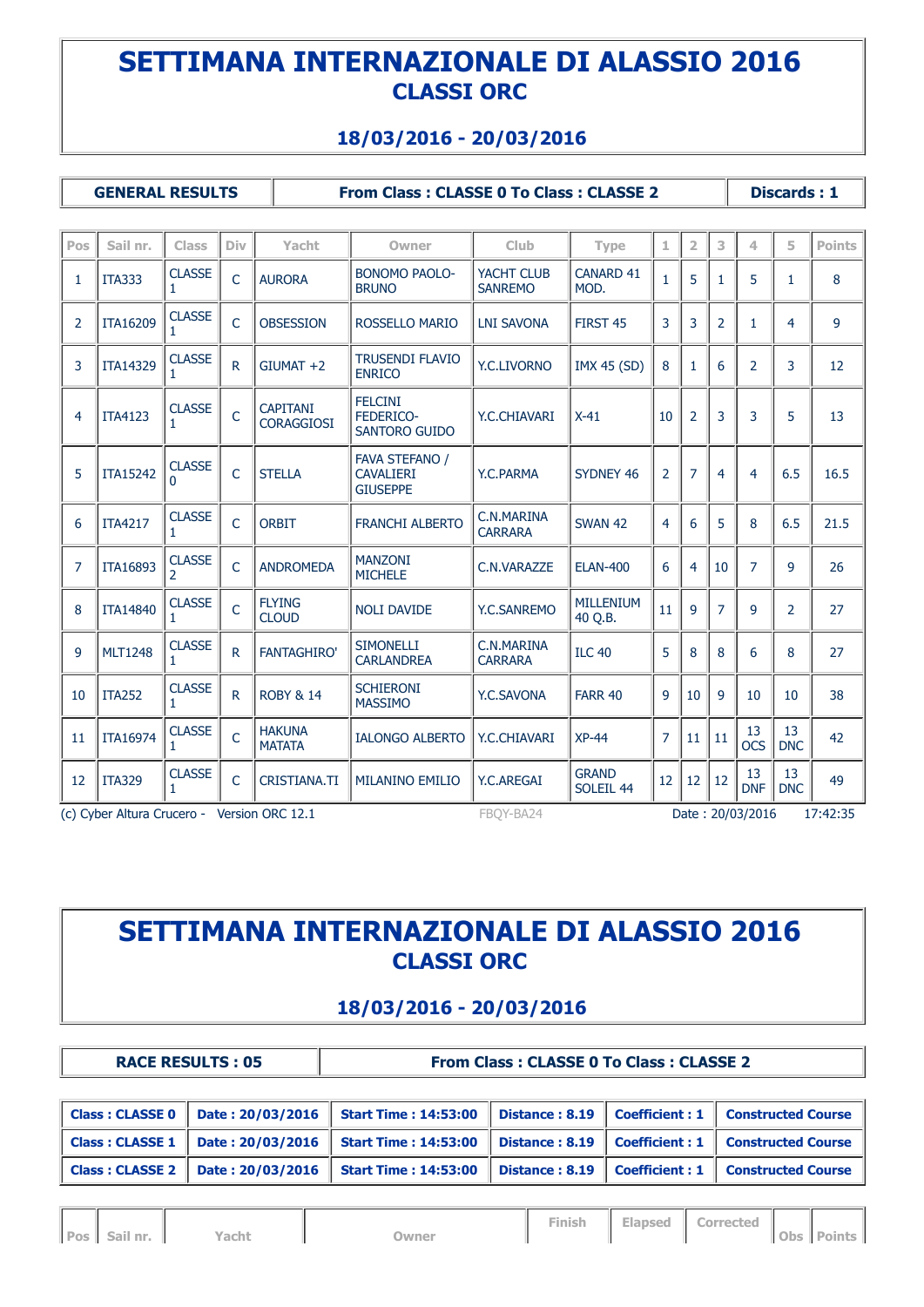|    |                                                                                          |                                      |                                             | <b>Time</b> | Т.       | Т.       |            |                |  |
|----|------------------------------------------------------------------------------------------|--------------------------------------|---------------------------------------------|-------------|----------|----------|------------|----------------|--|
|    | <b>ITA333</b>                                                                            | <b>AURORA</b>                        | <b>BONOMO PAOLO-BRUNO</b>                   | 16:35:25    | 01:42:25 | 00:00:00 |            | 1              |  |
| 2  | <b>ITA14840</b>                                                                          | <b>FLYING CLOUD</b>                  | <b>NOLI DAVIDE</b>                          | 16:29:03    | 01:36:03 | 00:00:27 |            | $\overline{2}$ |  |
| 3  | <b>ITA14329</b>                                                                          | $GIUMAT +2$                          | <b>TRUSENDI FLAVIO ENRICO</b>               | 16:31:24    | 01:38:24 | 00:00:28 |            | 3              |  |
| 4  | <b>ITA16209</b>                                                                          | <b>OBSESSION</b>                     | ROSSELLO MARIO                              | 16:34:36    | 01:41:36 | 00:01:03 |            | 4              |  |
| 5  | <b>ITA4123</b>                                                                           | <b>CAPITANI</b><br><b>CORAGGIOSI</b> | FELCINI FEDERICO-SANTORO<br><b>GUIDO</b>    | 16:34:56    | 01:41:56 | 00:01:15 |            | 5              |  |
| 6  | <b>ITA15242</b>                                                                          | <b>STELLA</b>                        | FAVA STEFANO / CAVALIERI<br><b>GIUSEPPE</b> | 16:30:07    | 01:37:07 | 00:02:00 |            | 6.5            |  |
| 6  | <b>ITA4217</b>                                                                           | <b>ORBIT</b>                         | <b>FRANCHI ALBERTO</b>                      | 16:29:12    | 01:36:12 | 00:02:00 |            | 6.5            |  |
| 8  | <b>MLT1248</b>                                                                           | <b>FANTAGHIRO'</b>                   | SIMONELLI CARLANDREA                        | 16:30:55    | 01:37:55 | 00:02:07 |            | 8              |  |
| 9  | <b>ITA16893</b>                                                                          | <b>ANDROMEDA</b>                     | <b>MANZONI MICHELE</b>                      | 16:41:32    | 01:48:32 | 00:03:10 |            | 9              |  |
| 10 | <b>ITA252</b>                                                                            | <b>ROBY &amp; 14</b>                 | <b>SCHIERONI MASSIMO</b>                    | 16:28:04    | 01:35:04 | 00:03:30 |            | 10             |  |
| 11 | <b>ITA16974</b>                                                                          | <b>HAKUNA MATATA</b>                 | <b>IALONGO ALBERTO</b>                      |             |          |          | <b>DNC</b> | 13             |  |
| 11 | <b>ITA329</b>                                                                            | CRISTIANA.TI                         | <b>MILANINO EMILIO</b>                      |             |          |          | <b>DNC</b> | 13             |  |
|    | (c) Cyber Altura Crucero - Version ORC 12.1<br>17:23:56<br>FBOY-BA24<br>Date: 20/03/2016 |                                      |                                             |             |          |          |            |                |  |

### **18/03/2016 - 20/03/2016**

| <b>RACE RESULTS: 04</b> | <b>From Class: CLASSE 0 To Class: CLASSE 2</b> |
|-------------------------|------------------------------------------------|
|-------------------------|------------------------------------------------|

| $\vert$ Class : CLASSE 0 $\vert$ Date : 19/03/2016 | <b>Start Time: 16:05:00</b>  |  | Distance: 9.59 Coefficient: 1   Constructed Course   |
|----------------------------------------------------|------------------------------|--|------------------------------------------------------|
| Class : CLASSE 1   Date : 19/03/2016               | <b>Start Time : 16:05:00</b> |  | Distance: 9.59   Coefficient: 1   Constructed Course |
| $\vert$ Class : CLASSE 2 $\vert$ Date : 19/03/2016 | <b>Start Time: 16:05:00</b>  |  | Distance: 9.59 Coefficient: 1   Constructed Course   |

| Pos            | Sail nr.                                                                                 | Yacht                                | Owner                                       | Finish<br>Time | <b>Elapsed</b><br>т. | <b>Corrected</b><br>т. | Obs        | <b>Points</b>  |  |
|----------------|------------------------------------------------------------------------------------------|--------------------------------------|---------------------------------------------|----------------|----------------------|------------------------|------------|----------------|--|
| 1              | ITA16209                                                                                 | <b>OBSESSION</b>                     | ROSSELLO MARIO                              | 17:43:57       | 01:38:57             | 00:00:00               |            | 1              |  |
| $\overline{2}$ | ITA14329                                                                                 | $GIUMAT +2$                          | <b>TRUSENDI FLAVIO ENRICO</b>               | 17:42:44       | 01:37:44             | 00:00:14               |            | $\overline{2}$ |  |
| 3              | <b>ITA4123</b>                                                                           | <b>CAPITANI</b><br><b>CORAGGIOSI</b> | FELCINI FEDERICO-SANTORO<br><b>GUIDO</b>    | 17:45:28       | 01:40:28             | 00:00:39               |            | 3              |  |
| 4              | <b>ITA15242</b>                                                                          | <b>STELLA</b>                        | FAVA STEFANO / CAVALIERI<br><b>GIUSEPPE</b> | 17:40:26       | 01:35:26             | 00:00:47               |            | 4              |  |
| 5              | <b>ITA333</b>                                                                            | <b>AURORA</b>                        | <b>BONOMO PAOLO-BRUNO</b>                   | 17:47:23       | 01:42:23             | 00:01:07               |            | 5              |  |
| 6              | <b>MLT1248</b>                                                                           | <b>FANTAGHIRO'</b>                   | SIMONELLI CARLANDREA                        | 17:42:31       | 01:37:31             | 00:01:46               |            | 6              |  |
| $\overline{7}$ | <b>ITA16893</b>                                                                          | <b>ANDROMEDA</b>                     | <b>MANZONI MICHELE</b>                      | 17:50:59       | 01:45:59             | 00:01:49               |            | $\overline{7}$ |  |
| 8              | <b>ITA4217</b>                                                                           | <b>ORBIT</b>                         | <b>FRANCHI ALBERTO</b>                      | 17:42:27       | 01:37:27             | 00:02:53               |            | 8              |  |
| 9              | <b>ITA14840</b>                                                                          | <b>FLYING CLOUD</b>                  | <b>NOLI DAVIDE</b>                          | 17:46:17       | 01:41:17             | 00:04:08               |            | 9              |  |
| 10             | <b>ITA252</b>                                                                            | <b>ROBY &amp; 14</b>                 | <b>SCHIERONI MASSIMO</b>                    | 17:43:37       | 01:38:37             | 00:05:20               |            | 10             |  |
| 11             | <b>ITA16974</b>                                                                          | <b>HAKUNA MATATA</b>                 | <b>IALONGO ALBERTO</b>                      |                |                      |                        | <b>OCS</b> | 13             |  |
| 11             | <b>ITA329</b>                                                                            | <b>CRISTIANA.TI</b>                  | <b>MILANINO EMILIO</b>                      |                |                      |                        | <b>DNF</b> | 13             |  |
|                | (c) Cyber Altura Crucero - Version ORC 12.1<br>18:29:12<br>FBOY-BA24<br>Date: 19/03/2016 |                                      |                                             |                |                      |                        |            |                |  |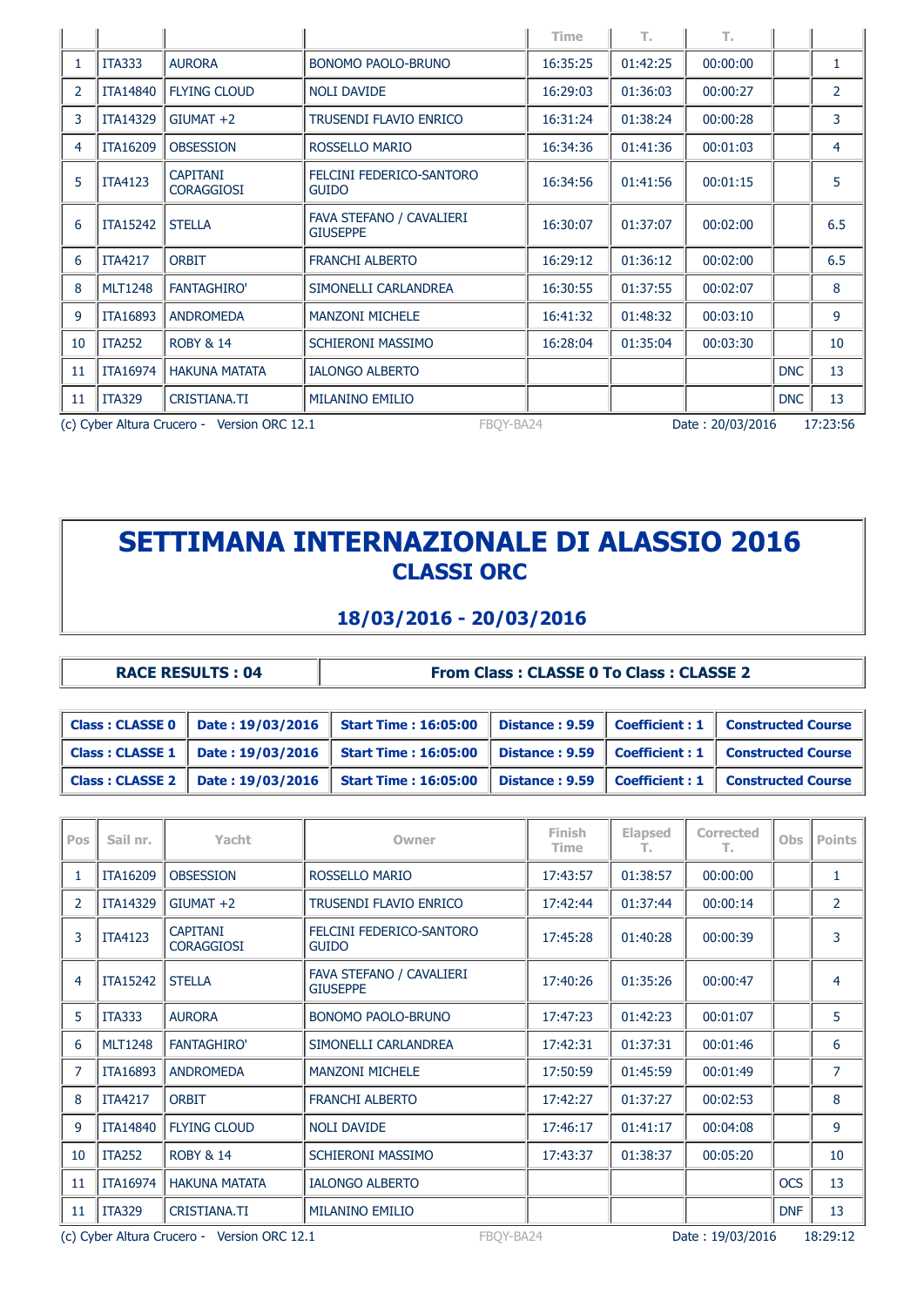### **18/03/2016 - 20/03/2016**

| <b>RACE RESULTS: 03</b> |                                                                                                                      | <b>From Class: CLASSE 0 To Class: CLASSE 2</b> |  |
|-------------------------|----------------------------------------------------------------------------------------------------------------------|------------------------------------------------|--|
|                         |                                                                                                                      |                                                |  |
|                         | Class : CLASSE 0   Date : 18/03/2016   Start Time : 13:56:00   Distance : 9.5   Coefficient : 1   Constructed Course |                                                |  |

|  | Class : CLASSE 1   Date : 18/03/2016   Start Time : 13:56:00   Distance : 9.5   Coefficient : 1   Constructed Course |  |  |
|--|----------------------------------------------------------------------------------------------------------------------|--|--|
|  | Class : CLASSE 2   Date : 18/03/2016   Start Time : 13:56:00   Distance : 9.5   Coefficient : 1   Constructed Course |  |  |
|  |                                                                                                                      |  |  |

| Pos | Sail nr.                                                                                 | Yacht                                | Owner                                       | Finish<br>Time | <b>Elapsed</b><br>т. | <b>Corrected</b><br>т. | Obs | <b>Points</b>  |  |
|-----|------------------------------------------------------------------------------------------|--------------------------------------|---------------------------------------------|----------------|----------------------|------------------------|-----|----------------|--|
|     | <b>ITA333</b>                                                                            | <b>AURORA</b>                        | <b>BONOMO PAOLO-BRUNO</b>                   | 15:41:29       | 01:45:29             | 00:00:00               |     | 1              |  |
| 2   | <b>ITA16209</b>                                                                          | <b>OBSESSION</b>                     | ROSSELLO MARIO                              | 15:39:55       | 01:43:55             | 00:00:14               |     | $\overline{2}$ |  |
| 3   | <b>ITA4123</b>                                                                           | <b>CAPITANI</b><br><b>CORAGGIOSI</b> | FELCINI FEDERICO-SANTORO<br><b>GUIDO</b>    | 15:40:23       | 01:44:23             | 00:00:28               |     | 3              |  |
| 4   | <b>ITA15242</b>                                                                          | <b>STELLA</b>                        | FAVA STEFANO / CAVALIERI<br><b>GIUSEPPE</b> | 15:35:15       | 01:39:15             | 00:00:30               |     | 4              |  |
| 5   | <b>ITA4217</b>                                                                           | <b>ORBIT</b>                         | <b>FRANCHI ALBERTO</b>                      | 15:34:18       | 01:38:18             | 00:00:35               |     | 5              |  |
| 6   | <b>ITA14329</b>                                                                          | $GIUMAT +2$                          | <b>TRUSENDI FLAVIO ENRICO</b>               | 15:39:07       | 01:43:07             | 00:01:12               |     | 6              |  |
| 7   | <b>ITA14840</b>                                                                          | <b>FLYING CLOUD</b>                  | <b>NOLI DAVIDE</b>                          | 15:38:10       | 01:42:10             | 00:01:55               |     | 7              |  |
| 8   | <b>MLT1248</b>                                                                           | <b>FANTAGHIRO'</b>                   | SIMONELLI CARLANDREA                        | 15:38:25       | 01:42:25             | 00:02:42               |     | 8              |  |
| 9   | <b>ITA252</b>                                                                            | <b>ROBY &amp; 14</b>                 | <b>SCHIERONI MASSIMO</b>                    | 15:35:27       | 01:39:27             | 00:03:11               |     | 9              |  |
| 10  | <b>ITA16893</b>                                                                          | <b>ANDROMEDA</b>                     | <b>MANZONI MICHELE</b>                      | 15:48:18       | 01:52:18             | 00:03:12               |     | 10             |  |
| 11  | ITA16974                                                                                 | <b>HAKUNA MATATA</b>                 | <b>IALONGO ALBERTO</b>                      | 15:42:44       | 01:46:44             | 00:04:21               |     | 11             |  |
| 12  | <b>ITA329</b>                                                                            | CRISTIANA.TI                         | <b>MILANINO EMILIO</b>                      | 15:48:40       | 01:52:40             | 00:08:49               |     | 12             |  |
|     | (c) Cyber Altura Crucero - Version ORC 12.1<br>FBOY-BA24<br>Date: 19/03/2016<br>16:22:59 |                                      |                                             |                |                      |                        |     |                |  |

# **SETTIMANA INTERNAZIONALE DI ALASSIO 2016 CLASSI ORC**

### **18/03/2016 - 20/03/2016**

Ш

 $\mathbb{I}$ 

 $\mathbb{I}$ 

|                        | <b>RACE RESULTS: 02</b> | <b>From Class: CLASSE 0 To Class: CLASSE 2</b> |               |                                |                           |  |
|------------------------|-------------------------|------------------------------------------------|---------------|--------------------------------|---------------------------|--|
|                        |                         |                                                |               |                                |                           |  |
| <b>Class: CLASSE 0</b> | Date: 18/03/2016        | <b>Start Time: 14:17:00</b>                    |               | Distance: $9.6$ Coefficient: 1 | <b>Constructed Course</b> |  |
| <b>Class: CLASSE 1</b> | Date: 18/03/2016        | <b>Start Time: 14:17:00</b>                    | Distance: 9.6 | $\mid$ Coefficient : 1         | <b>Constructed Course</b> |  |
| <b>Class: CLASSE 2</b> | Date: 18/03/2016        | <b>Start Time: 14:17:00</b>                    | Distance: 9.6 | <b>Coefficient: 1</b>          | <b>Constructed Course</b> |  |

 $\mathbf{I}$ 

T

 $\mathbf{I}$ 

 $\mathbf{I}$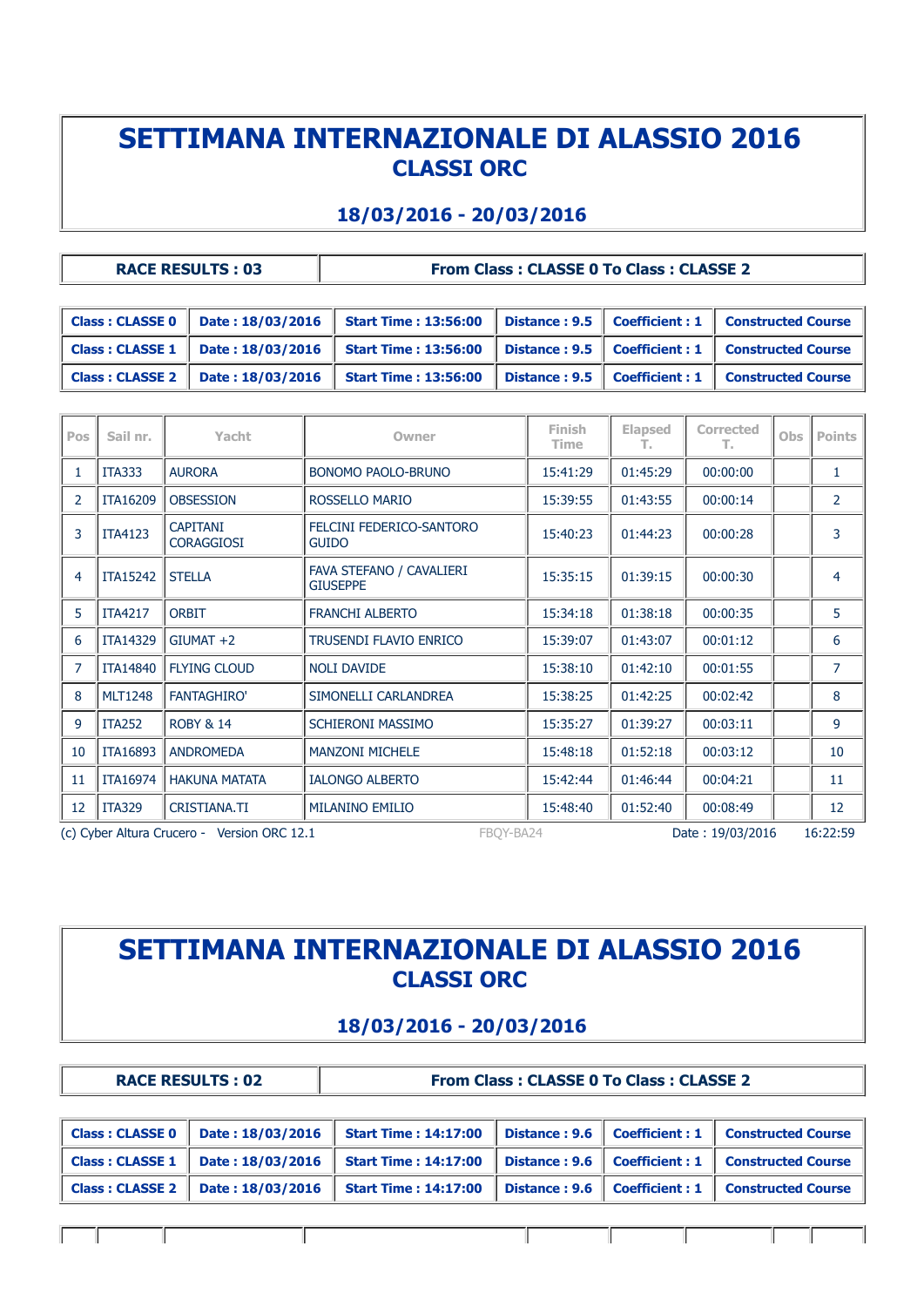| Pos                                                                                      | Sail nr.        | Yacht                                | Owner                                       | Finish<br>Time | <b>Elapsed</b><br>т. | Corrected<br>Т. | Obs | <b>Points</b>  |
|------------------------------------------------------------------------------------------|-----------------|--------------------------------------|---------------------------------------------|----------------|----------------------|-----------------|-----|----------------|
| 1                                                                                        | <b>ITA14329</b> | $GIUMAT +2$                          | TRUSENDI FLAVIO ENRICO                      | 15:58:22       | 01:41:22             | 00:00:00        |     | 1              |
| $\overline{2}$                                                                           | <b>ITA4123</b>  | <b>CAPITANI</b><br><b>CORAGGIOSI</b> | FELCINI FEDERICO-SANTORO<br><b>GUIDO</b>    | 16:00:35       | 01:43:35             | 00:00:02        |     | 2              |
| 3                                                                                        | <b>ITA16209</b> | <b>OBSESSION</b>                     | ROSSELLO MARIO                              | 16:02:05       | 01:45:05             | 00:01:17        |     | 3              |
| 4                                                                                        | <b>ITA16893</b> | <b>ANDROMEDA</b>                     | <b>MANZONI MICHELE</b>                      | 16:06:45       | 01:49:45             | 00:01:29        |     | 4              |
| 5                                                                                        | <b>ITA333</b>   | <b>AURORA</b>                        | <b>BONOMO PAOLO-BRUNO</b>                   | 16:04:47       | 01:47:47             | 00:01:48        |     | 5              |
| 6                                                                                        | <b>ITA4217</b>  | <b>ORBIT</b>                         | <b>FRANCHI ALBERTO</b>                      | 15:57:07       | 01:40:07             | 00:02:15        |     | 6              |
| 7                                                                                        | <b>ITA15242</b> | <b>STELLA</b>                        | FAVA STEFANO / CAVALIERI<br><b>GIUSEPPE</b> | 15:58:27       | 01:41:27             | 00:02:22        |     | $\overline{7}$ |
| 8                                                                                        | <b>MLT1248</b>  | <b>FANTAGHIRO'</b>                   | SIMONELLI CARLANDREA                        | 16:00:52       | 01:43:52             | 00:04:02        |     | 8              |
| 9                                                                                        | <b>ITA14840</b> | <b>FLYING CLOUD</b>                  | <b>NOLI DAVIDE</b>                          | 16:02:36       | 01:45:36             | 00:05:05        |     | 9              |
| 10                                                                                       | <b>ITA252</b>   | <b>ROBY &amp; 14</b>                 | SCHIERONI MASSIMO                           | 15:58:43       | 01:41:43             | 00:05:25        |     | 10             |
| 11                                                                                       | <b>ITA16974</b> | <b>HAKUNA MATATA</b>                 | <b>IALONGO ALBERTO</b>                      | 16:06:01       | 01:49:01             | 00:06:19        |     | 11             |
| 12                                                                                       | <b>ITA329</b>   | CRISTIANA.TI                         | <b>MILANINO EMILIO</b>                      | 16:07:48       | 01:50:48             | 00:07:27        |     | 12             |
| (c) Cyber Altura Crucero - Version ORC 12.1<br>17:08:41<br>FBOY-BA24<br>Date: 18/03/2016 |                 |                                      |                                             |                |                      |                 |     |                |

### **18/03/2016 - 20/03/2016**

| <b>RACE RESULTS: 01</b> | <b>From Class: CLASSE 0 To Class: CLASSE 2</b> |
|-------------------------|------------------------------------------------|
|                         |                                                |

| Class: CLASSE $0$   Date: $18/03/2016$             | <b>Start Time: 12:00:00</b> |  | Distance: 6.46   Coefficient: 1   Constructed Course   |
|----------------------------------------------------|-----------------------------|--|--------------------------------------------------------|
| $\vert$ Class : CLASSE 1 $\vert$ Date : 18/03/2016 | <b>Start Time: 12:00:00</b> |  | Distance: $6.46$   Coefficient: 1   Constructed Course |
| Class: CLASSE $2 \parallel$ Date: 18/03/2016       | <b>Start Time: 12:00:00</b> |  | Distance: 6.46   Coefficient: 1   Constructed Course   |

| Pos            | Sail nr.        | Yacht                                | Owner                                       | Finish<br><b>Time</b> | <b>Elapsed</b><br>т. | <b>Corrected</b><br>т. | <b>Obs</b> | <b>Points</b>  |
|----------------|-----------------|--------------------------------------|---------------------------------------------|-----------------------|----------------------|------------------------|------------|----------------|
| 1              | <b>ITA333</b>   | <b>AURORA</b>                        | <b>BONOMO PAOLO-BRUNO</b>                   | 13:22:42              | 01:22:42             | 00:00:00               |            | $\mathbf{1}$   |
| 2              | <b>ITA15242</b> | <b>STELLA</b>                        | FAVA STEFANO / CAVALIERI<br><b>GIUSEPPE</b> | 13:19:01              | 01:19:01             | 00:01:43               |            | $\overline{2}$ |
| 3              | ITA16209        | <b>OBSESSION</b>                     | ROSSELLO MARIO                              | 13:22:45              | 01:22:45             | 00:01:47               |            | 3              |
| 4              | <b>ITA4217</b>  | <b>ORBIT</b>                         | <b>FRANCHI ALBERTO</b>                      | 13:18:00              | 01:18:00             | 00:02:34               |            | 4              |
| 5              | <b>MLT1248</b>  | <b>FANTAGHIRO'</b>                   | SIMONELLI CARLANDREA                        | 13:20:34              | 01:20:34             | 00:03:33               |            | 5              |
| 6              | <b>ITA16893</b> | <b>ANDROMEDA</b>                     | <b>MANZONI MICHELE</b>                      | 13:30:22              | 01:30:22             | 00:05:55               |            | 6              |
| $\overline{7}$ | <b>ITA16974</b> | <b>HAKUNA MATATA</b>                 | <b>IALONGO ALBERTO</b>                      | 13:25:11              | 01:25:11             | 00:06:03               |            | $\overline{7}$ |
| 8              | <b>ITA14329</b> | $GIUMAT +2$                          | TRUSENDI FLAVIO ENRICO                      | 13:25:26              | 01:25:26             | 00:06:25               |            | 8              |
| 9              | <b>ITA252</b>   | <b>ROBY &amp; 14</b>                 | <b>SCHIERONI MASSIMO</b>                    | 13:20:17              | 01:20:17             | 00:06:48               |            | 9              |
| 10             | <b>ITA4123</b>  | <b>CAPITANI</b><br><b>CORAGGIOSI</b> | FELCINI FEDERICO-SANTORO<br><b>GUIDO</b>    | 13:28:39              | 01:28:39             | 00:07:10               |            | 10             |
| 11             | <b>ITA14840</b> | <b>FLYING CLOUD</b>                  | <b>NOLI DAVIDE</b>                          | 13:24:54              | 01:24:54             | 00:08:01               |            | 11             |
| 12             | <b>ITA329</b>   | <b>CRISTIANA.TI</b>                  | <b>MILANINO EMILIO</b>                      | 13:38:58              | 01:38:58             | 00:19:30               |            | 12             |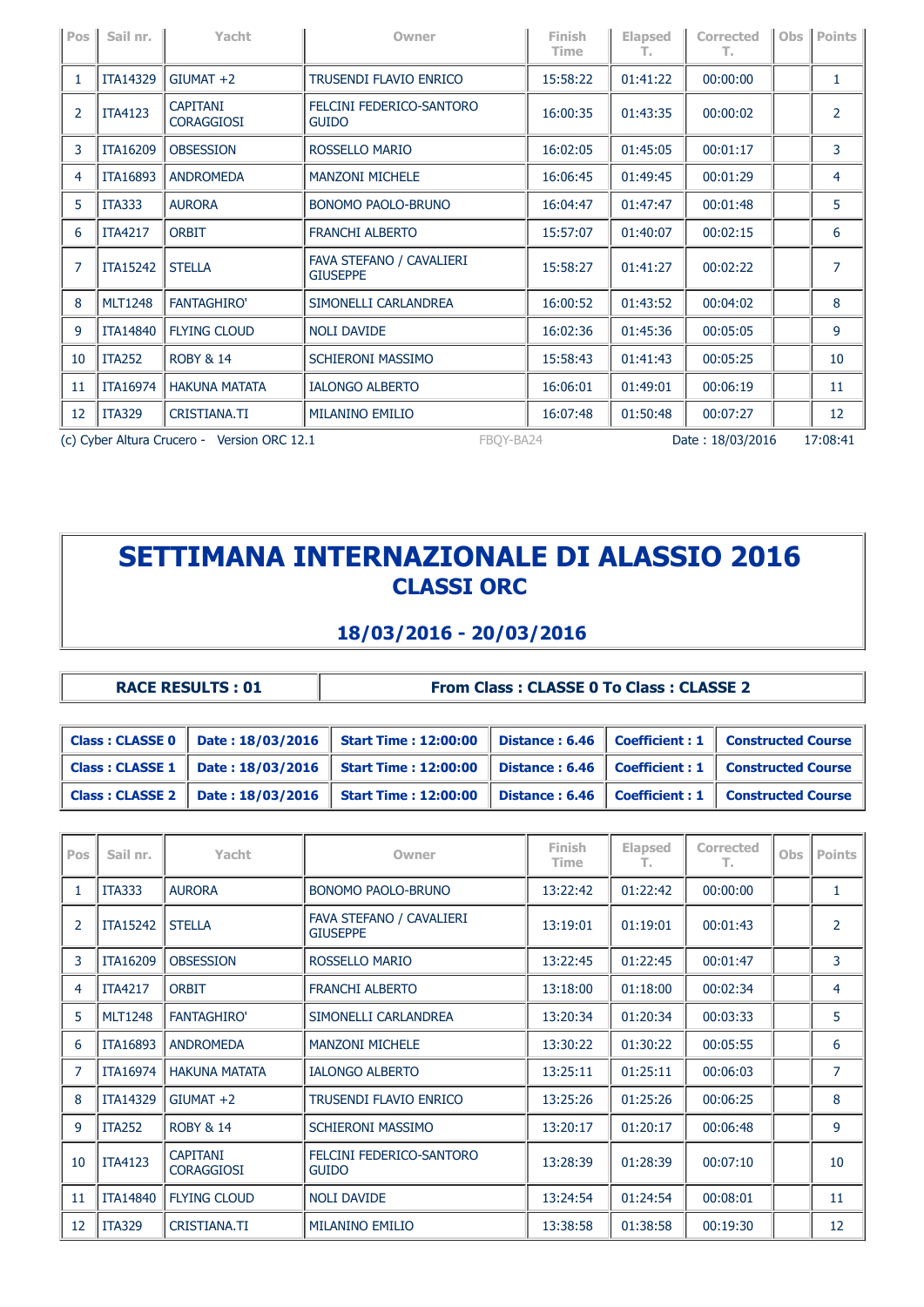#### **18/03/2016 - 20/03/2016**

**GENERAL RESULTS From Class : CLASSE 3 To Class : CLASSE 5 Discards : 1**

**Pos Sail nr. Class Div Yacht Owner Club Type 1 2 3 4 5 Points** 1 | ITA190X35  $\left| \begin{array}{c} \text{CLASS} \\ \text{3} \end{array} \right|$  $\begin{array}{|l|c|c|c|c|}\n\hline\n\text{SPIRIT OF NERINA} & \text{SENA PAOLO} & \text{X.C.MARINA DI} \\
\hline\n\end{array}$  $\begin{array}{|c|c|c|c|c|c|c|c|c|c|c|} \hline \text{LCANO} & & \text{X-35 OD} & 1 & 6 & 2 & 3 & 1 & 7 \ \hline \end{array}$ 2  $\int_{0}^{1}$  ITA15337  $\int_{3}^{1}$  CLASSE C VALHALLA BRUNA<br>FRANCESCO C.N.M.CARRARA **GRAND** SOLEIL 37 B 2 4 1 2 4 9  $3$  TTA007UFO2  $\begin{array}{|c|c|c|}\n\hline\n5\end{array}$ S | MIAMILU' CONFALONIERI ANTONIO PAOLO FRAGLIA VELA  $T_A$ MAGLIA VLLA  $\begin{array}{c|c|c|c|c|c|c|c|c} \hline \text{GABRIELE D'A} & \text{UFO 22} & 5 & 1 & 3 & 1 & 5 & 10 \ \hline \end{array}$  $4$  | ITA15366 | CLASSE C BRAINSTORM **MOSCA STEFANO** CLAUDIO LNI MILANO  $\begin{bmatrix} \text{FIRST} \\ \text{31.7} \end{bmatrix}$ 31.7 <sup>8</sup> <sup>2</sup> <sup>5</sup> <sup>4</sup> <sup>3</sup> <sup>14</sup> 5 | ITA16981  $\left| \begin{array}{cc} \text{CLASS} \\ \text{3} \end{array} \right|$ <sup>3</sup> <sup>C</sup> N 2 O CHIABRERA EMANUELE VELADOC RACING **TEAM DUFOUR**  $36P$   $3 \mid 5 \mid 6 \mid 6 \mid 10 \mid 20$ 6  $\int$ ITA3300  $\int_3^2$ CLASSE CLASSE C CONTROCORRENTE BUZZI LUIGI C..N.CELLE XP 33 6 8 9 9 8 2 24  $7 \text{ ITA16402}$  CLASSE  $\begin{array}{c|c}\n\text{C} & \text{LIMA GOLF 3.1} \\
\hline\n\end{array}$  GOBBO A.S.D.AQUILA FIRST 31.7 MOD. 9 3 7 5 9 24 8 | ITA16182  $\left| \begin{array}{cc} \text{CLASS} \\ \text{R} \end{array} \right|$  $C$  FAR STAR VENTURINI **GIANLORENZO** c/O FAR STAR C.N.S.BARTOLOMEO AL MARE C & C  $115$  4 11.5 8 7 7 26 9 | ITA201X35  $\left| \frac{\text{CLASS}}{3} \right|$ CLASSE C XSITA BARNABO'<br>3 TRINO  $T \times 25 \text{ OD}$   $\begin{array}{|l|l|l|} \hline \end{array}$  Y.C.AREGAI  $\begin{array}{|l|l|l|} \hline \end{array}$  X-35 OD  $\begin{array}{|l|l|l|} \hline \end{array}$  10  $\begin{array}{|l|l|l|} \hline \end{array}$  13  $\begin{array}{|l|l|} \hline \end{array}$  4  $\begin{array}{|l|l|} \hline \end{array}$  11  $\begin{array}{|l|l|} \hline \end{array}$  8  $\begin{array}{|l|l|} \$ 10 | ITA99807  $\Big|\begin{array}{cc} 2 \end{array}$  CLASSE C UNPOPERGIOCO BALICCO MARCO-SAILING ITALIA YACHT Y.C.CHIAVARI TALIA 9.98 F  $\begin{array}{|c|c|c|c|c|c|c|c|} \hline 12 & 9 & 13 & 9 & 6 & 36 \ \hline \end{array}$ 11 | ITA17233  $\left|\begin{array}{cc} \text{CLASS} \end{array}\right|$  $\overline{C}$  IL PINGONE DI MARE III STOPPANI<br>FEDERICO  $\textrm{STOPPANI}$  Y.C.SANREMO  $\times$  XP-33 7 7 12 14  $\times$  $\begin{array}{c|c} 17 & 40 \\ \hline \end{array}$ 12 |  $ITA12920$  | CLASSE S CELESTINA 3 CAMPODONICO  $FRANCESCO$  LNI CHIAVARI ESTE 24 11 10 10 13 11 42 13 | ITA11442  $\begin{array}{|c|c|c|}\n\hline\n\text{CLASSE} \\
\hline\n\end{array}$ C HELSINGOR ROLLERO C.N.A.M. ALASSIO  $\begin{array}{|l|c|c|c|c|c|}\n\hline\nx-342 & 13 & 17\n\end{array}$  $\int_{\text{OCS}}^{17}$  11 12 13 13 49 14 | ITA13672 | CLASSE C X-WAVE ROCCATAGLIATA  $\text{NACO}\ \text{MARCO}$  LNI GENOVA  $\text{N-X-332}$  15 11.5 14 10  $\text{N}^{\text{17}}$  $\frac{17}{\text{DNC}}$  50.5 15 | ITA15056  $\left| \begin{array}{c} \text{CLASS} \\ \text{R} \end{array} \right|$ CLASSE C CIRCE NASUTI NASUTI | LNI SAVONA | FIRST<br>ROBERTO | LNI SAVONA | 36.7  $36.7$  14 14 15 15 12 55 16 | ITA16718  $\left| \begin{array}{c} \text{CLASS} \\ \text{3} \end{array} \right|$  $\begin{array}{c|c|c|c} \text{CLASSE} & c & \text{PK } \text{BOO} & \text{BAIONI } \text{MARCO} & \text{C.N.} \text{ARMA } \text{TAGGIA} & & \text{ADIFOUR} \end{array}$ 405 GL  $\frac{17}{DNF}$  $\begin{array}{|c|c|c|c|c|c|} \hline 17 & 15 & 16 & 16 & \hline \text{DN} & \text{DN} \end{array}$  $\begin{array}{c|c} 17 & 64 \end{array}$ 

(c) Cyber Altura Crucero - Version ORC 12.1 FBOY-BA24 Date : 20/03/2016 17:58:11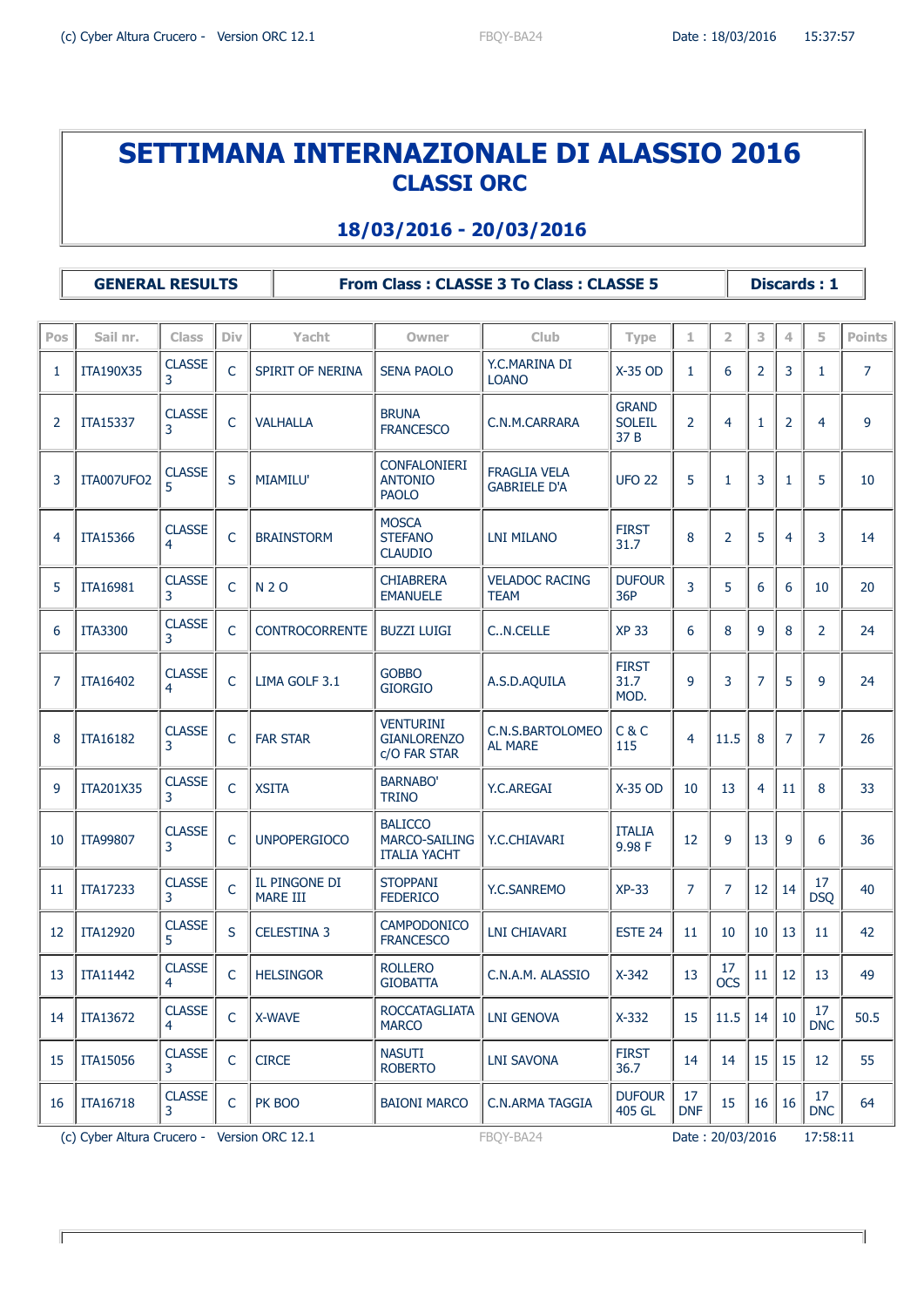### **18/03/2016 - 20/03/2016**

| <b>RACE RESULTS: 05</b> |  |
|-------------------------|--|

#### **From Class : CLASSE 3 To Class : CLASSE 5**

| Class: CLASSE 3 $\parallel$ Date: 20/03/2016       | <b>Start Time : 15:03:00</b>                                                                                                                          |  | Distance: 5.52 Coefficient: 1 Constructed Course |
|----------------------------------------------------|-------------------------------------------------------------------------------------------------------------------------------------------------------|--|--------------------------------------------------|
|                                                    | $\mid$ Class : CLASSE 4 $\mid$ Date : 20/03/2016 $\mid$ Start Time : 15:03:00 $\mid$ Distance : 5.52 $\mid$ Coefficient : 1 $\mid$ Constructed Course |  |                                                  |
| $\vert$ Class : CLASSE 5 $\vert$ Date : 20/03/2016 | <b>Start Time: 15:03:00</b>                                                                                                                           |  | Distance: 5.52 Coefficient: 1 Constructed Course |

| Pos | Sail nr.        | Yacht                                       | Owner                                               | Finish<br><b>Time</b> | <b>Elapsed</b><br>т. | <b>Corrected</b><br>т. | Obs        | <b>Points</b>  |
|-----|-----------------|---------------------------------------------|-----------------------------------------------------|-----------------------|----------------------|------------------------|------------|----------------|
| 1   | ITA190X35       | SPIRIT OF NERINA                            | <b>SENA PAOLO</b>                                   | 16:11:07              | 01:08:07             | 00:00:00               |            | 1              |
| 2   | <b>ITA3300</b>  | <b>CONTROCORRENTE</b>                       | <b>BUZZI LUIGI</b>                                  | 16:13:24              | 01:10:24             | 00:00:18               |            | $\overline{2}$ |
| 3   | ITA15366        | <b>BRAINSTORM</b>                           | MOSCA STEFANO CLAUDIO                               | 16:20:44              | 01:17:44             | 00:00:57               |            | 3              |
| 4   | <b>ITA15337</b> | <b>VALHALLA</b>                             | <b>BRUNA FRANCESCO</b>                              | 16:15:32              | 01:12:32             | 00:01:14               |            | 4              |
| 5   | ITA007UFO2      | <b>MIAMILU'</b>                             | CONFALONIERI ANTONIO PAOLO                          | 16:19:56              | 01:16:56             | 00:01:15               |            | 5              |
| 6   | ITA99807        | <b>UNPOPERGIOCO</b>                         | <b>BALICCO MARCO-SAILING ITALIA</b><br><b>YACHT</b> | 16:18:22              | 01:15:22             | 00:03:12               |            | 6              |
| 7   | <b>ITA16182</b> | <b>FAR STAR</b>                             | VENTURINI GIANLORENZO c/O FAR<br><b>STAR</b>        | 16:16:03              | 01:13:03             | 00:03:42               |            | $\overline{7}$ |
| 8   | ITA201X35       | <b>XSITA</b>                                | <b>BARNABO' TRINO</b>                               | 16:14:58              | 01:11:58             | 00:03:51               |            | 8              |
| 9   | <b>ITA16402</b> | LIMA GOLF 3.1                               | <b>GOBBO GIORGIO</b>                                | 16:23:50              | 01:20:50             | 00:04:01               |            | 9              |
| 10  | <b>ITA16981</b> | <b>N2O</b>                                  | <b>CHIABRERA EMANUELE</b>                           | 16:19:43              | 01:16:43             | 00:04:45               |            | 10             |
| 11  | ITA12920        | <b>CELESTINA 3</b>                          | CAMPODONICO FRANCESCO                               | 16:24:02              | 01:21:02             | 00:04:53               |            | 11             |
| 12  | <b>ITA15056</b> | <b>CIRCE</b>                                | <b>NASUTI ROBERTO</b>                               | 16:22:06              | 01:19:06             | 00:06:46               |            | 12             |
| 13  | <b>ITA11442</b> | <b>HELSINGOR</b>                            | ROLLERO GIOBATTA                                    | 16:30:03              | 01:27:03             | 00:09:42               |            | 13             |
| 14  | ITA13672        | X-WAVE                                      | ROCCATAGLIATA MARCO                                 |                       |                      |                        | <b>DNC</b> | 17             |
| 14  | <b>ITA16718</b> | PK BOO                                      | <b>BAIONI MARCO</b>                                 |                       |                      |                        | <b>DNC</b> | 17             |
| 14  | <b>ITA17233</b> | IL PINGONE DI MARE<br>Ш                     | STOPPANI FEDERICO                                   |                       |                      |                        | <b>DSO</b> | 17             |
|     |                 | (c) Cyber Altura Crucero - Version ORC 12.1 | FBOY-BA24                                           |                       |                      | Date: 20/03/2016       |            | 17:57:31       |

# **SETTIMANA INTERNAZIONALE DI ALASSIO 2016 CLASSI ORC**

#### **18/03/2016 - 20/03/2016**

**RACE RESULTS : 04 From Class : CLASSE 3 To Class : CLASSE 5**

|                                                    | $\vert$ Class : CLASSE 3 $\vert$ Date : 19/03/2016 $\vert$ Start Time : 16:15:00                                                                      |  | Distance: 6.46   Coefficient: 1   Constructed Course   |
|----------------------------------------------------|-------------------------------------------------------------------------------------------------------------------------------------------------------|--|--------------------------------------------------------|
|                                                    | $\mid$ Class : CLASSE 4 $\mid$ Date : 19/03/2016 $\mid$ Start Time : 16:15:00 $\mid$ Distance : 6.46 $\mid$ Coefficient : 1 $\mid$ Constructed Course |  |                                                        |
| $\vert$ Class : CLASSE 5 $\vert$ Date : 19/03/2016 | <b>Start Time: 16:15:00</b>                                                                                                                           |  | Distance: $6.46$   Coefficient: 1   Constructed Course |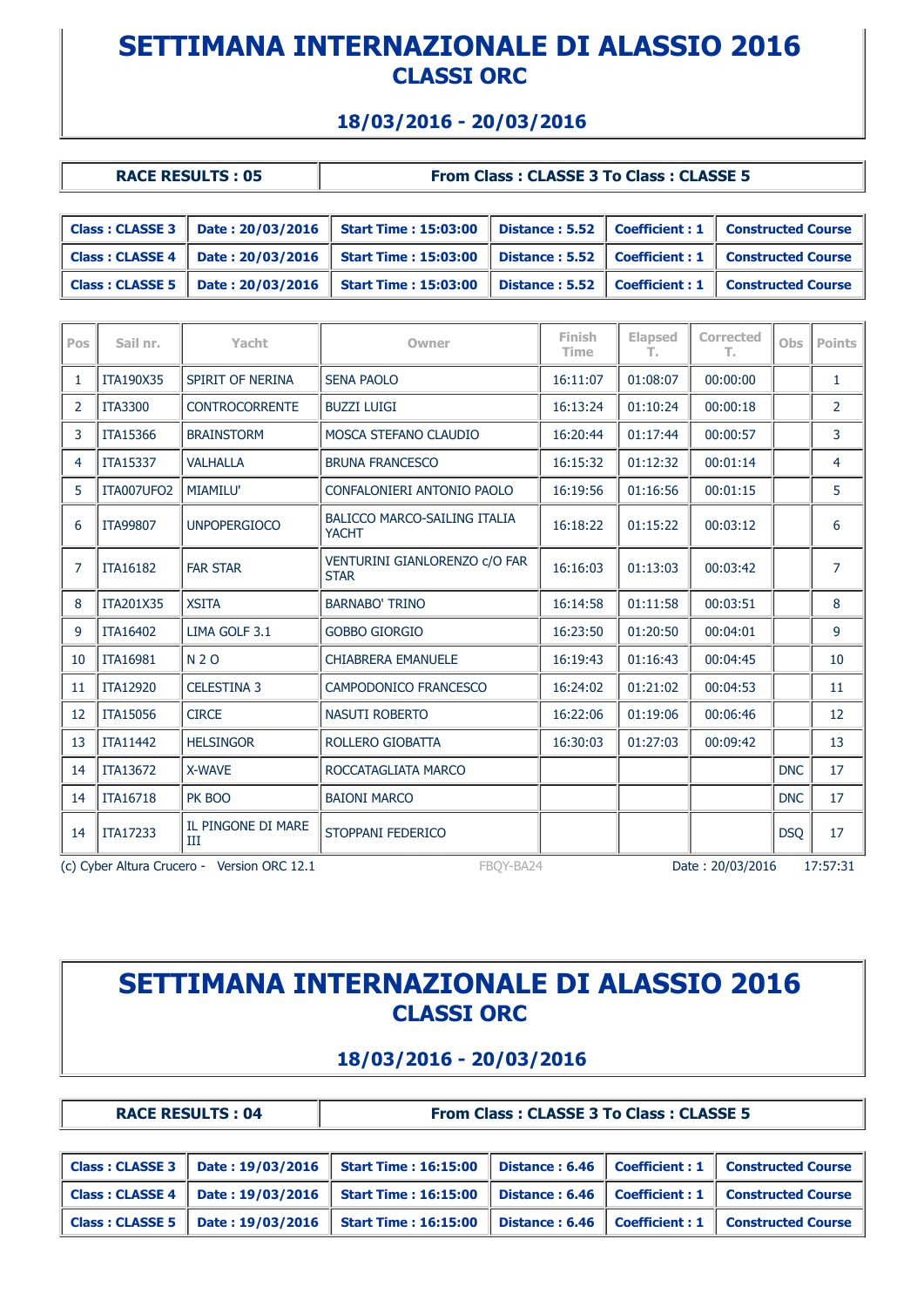| Pos | Sail nr.        | Yacht                                       | Owner                                               | Finish<br><b>Time</b> | <b>Elapsed</b><br>т. | <b>Corrected</b><br>т. | Obs | <b>Points</b>  |
|-----|-----------------|---------------------------------------------|-----------------------------------------------------|-----------------------|----------------------|------------------------|-----|----------------|
| 1   | ITA007UFO2      | <b>MIAMILU'</b>                             | CONFALONIERI ANTONIO PAOLO                          | 17:35:37              | 01:20:37             | 00:00:00               |     | $\mathbf{1}$   |
| 2   | <b>ITA15337</b> | <b>VALHALLA</b>                             | <b>BRUNA FRANCESCO</b>                              | 17:27:14              | 01:12:14             | 00:00:58               |     | 2              |
| 3   | ITA190X35       | <b>SPIRIT OF NERINA</b>                     | <b>SENA PAOLO</b>                                   | 17:25:24              | 01:10:24             | 00:01:22               |     | 3              |
| 4   | <b>ITA15366</b> | <b>BRAINSTORM</b>                           | MOSCA STEFANO CLAUDIO                               | 17:34:21              | 01:19:21             | 00:02:03               |     | 4              |
| 5   | <b>ITA16402</b> | LIMA GOLF 3.1                               | <b>GOBBO GIORGIO</b>                                | 17:35:07              | 01:20:07             | 00:02:39               |     | 5              |
| 6   | <b>ITA16981</b> | <b>N2O</b>                                  | <b>CHIABRERA EMANUELE</b>                           | 17:30:36              | 01:15:36             | 00:03:26               |     | 6              |
| 7   | <b>ITA16182</b> | <b>FAR STAR</b>                             | VENTURINI GIANLORENZO c/O FAR<br><b>STAR</b>        | 17:28:56              | 01:13:56             | 00:03:39               |     | $\overline{7}$ |
| 8   | <b>ITA3300</b>  | <b>CONTROCORRENTE</b>                       | <b>BUZZI LUIGI</b>                                  | 17:30:18              | 01:15:18             | 00:04:16               |     | 8              |
| 9   | <b>ITA99807</b> | <b>UNPOPERGIOCO</b>                         | <b>BALICCO MARCO-SAILING ITALIA</b><br><b>YACHT</b> | 17:35:27              | 01:20:27             | 00:07:08               |     | 9              |
| 10  | <b>ITA13672</b> | X-WAVE                                      | ROCCATAGLIATA MARCO                                 | 17:39:08              | 01:24:08             | 00:07:15               |     | 10             |
| 11  | ITA201X35       | <b>XSITA</b>                                | <b>BARNABO' TRINO</b>                               | 17:31:29              | 01:16:29             | 00:07:27               |     | 11             |
| 12  | <b>ITA11442</b> | <b>HELSINGOR</b>                            | ROLLERO GIOBATTA                                    | 17:41:37              | 01:26:37             | 00:08:00               |     | 12             |
| 13  | <b>ITA12920</b> | <b>CELESTINA 3</b>                          | CAMPODONICO FRANCESCO                               | 17:42:06              | 01:27:06             | 00:09:25               |     | 13             |
| 14  | <b>ITA17233</b> | IL PINGONE DI MARE<br>Ш                     | STOPPANI FEDERICO                                   | 17:36:31              | 01:21:31             | 00:09:41               |     | 14             |
| 15  | <b>ITA15056</b> | <b>CIRCE</b>                                | <b>NASUTI ROBERTO</b>                               | 17:41:27              | 01:26:27             | 00:12:49               |     | 15             |
| 16  | <b>ITA16718</b> | PK BOO                                      | <b>BAIONI MARCO</b>                                 | 17:52:16              | 01:37:16             | 00:18:01               |     | 16             |
|     |                 | (c) Cyber Altura Crucero - Version ORC 12.1 | FBOY-BA24                                           |                       |                      | Date: 19/03/2016       |     | 18:29:56       |

### **18/03/2016 - 20/03/2016**

| <b>RACE RESULTS: 03</b> |  |  |  |
|-------------------------|--|--|--|
|-------------------------|--|--|--|

**Race Results : 03 From Class : CLASSE 3 To Class : CLASSE 5** 

| $\vert$ Class : CLASSE 3 $\vert$ Date : 18/03/2016 | <b>Start Time: 14:06:00</b>                                               |  | Distance: 6.4   Coefficient: 1   Constructed Course |
|----------------------------------------------------|---------------------------------------------------------------------------|--|-----------------------------------------------------|
| $\vert$ Class : CLASSE 4 $\vert$ Date : 18/03/2016 | Start Time : $14:06:00$ Distance : 6.4 Coefficient : 1 Constructed Course |  |                                                     |
| $\vert$ Class : CLASSE 5 $\vert$ Date : 18/03/2016 | <b>Start Time: 14:06:00</b>                                               |  | Distance: 6.4   Coefficient: 1   Constructed Course |

| Pos            | Sail nr.         | Yacht             | Owner                        | Finish<br><b>Time</b> | <b>Elapsed</b><br>т. | Corrected<br>т. | Obs | <b>Points</b>  |
|----------------|------------------|-------------------|------------------------------|-----------------------|----------------------|-----------------|-----|----------------|
|                | <b>ITA15337</b>  | <b>VALHALLA</b>   | <b>BRUNA FRANCESCO</b>       | 15:21:47              | 01:15:47             | 00:00:00        |     |                |
| $\overline{2}$ | <b>ITA190X35</b> | SPIRIT OF NERINA  | <b>SENA PAOLO</b>            | 15:19:08              | 01:13:08             | 00:00:29        |     | 2              |
| 3              | ITA007UFO2       | <b>MIAMILU'</b>   | CONFALONIERI ANTONIO PAOLO   | 15:29:49              | 01:23:49             | 00:00:52        |     | 3              |
| 4              | ITA201X35        | <b>XSITA</b>      | <b>BARNABO' TRINO</b>        | 15:20:27              | 01:14:27             | 00:01:48        |     | 4              |
| 5              | <b>ITA15366</b>  | <b>BRAINSTORM</b> | <b>MOSCA STEFANO CLAUDIO</b> | 15:30:19              | 01:24:19             | 00:02:16        |     | 5              |
| 6              | <b>ITA16981</b>  | N 2 O             | <b>CHIABRERA EMANUELE</b>    | 15:24:57              | 01:18:57             | 00:02:34        |     | 6              |
|                | <b>ITA16402</b>  | LIMA GOLF 3.1     | <b>GOBBO GIORGIO</b>         | 15:30:42              | 01:24:42             | 00:02:40        |     | $\overline{7}$ |
|                |                  |                   |                              |                       |                      |                 |     |                |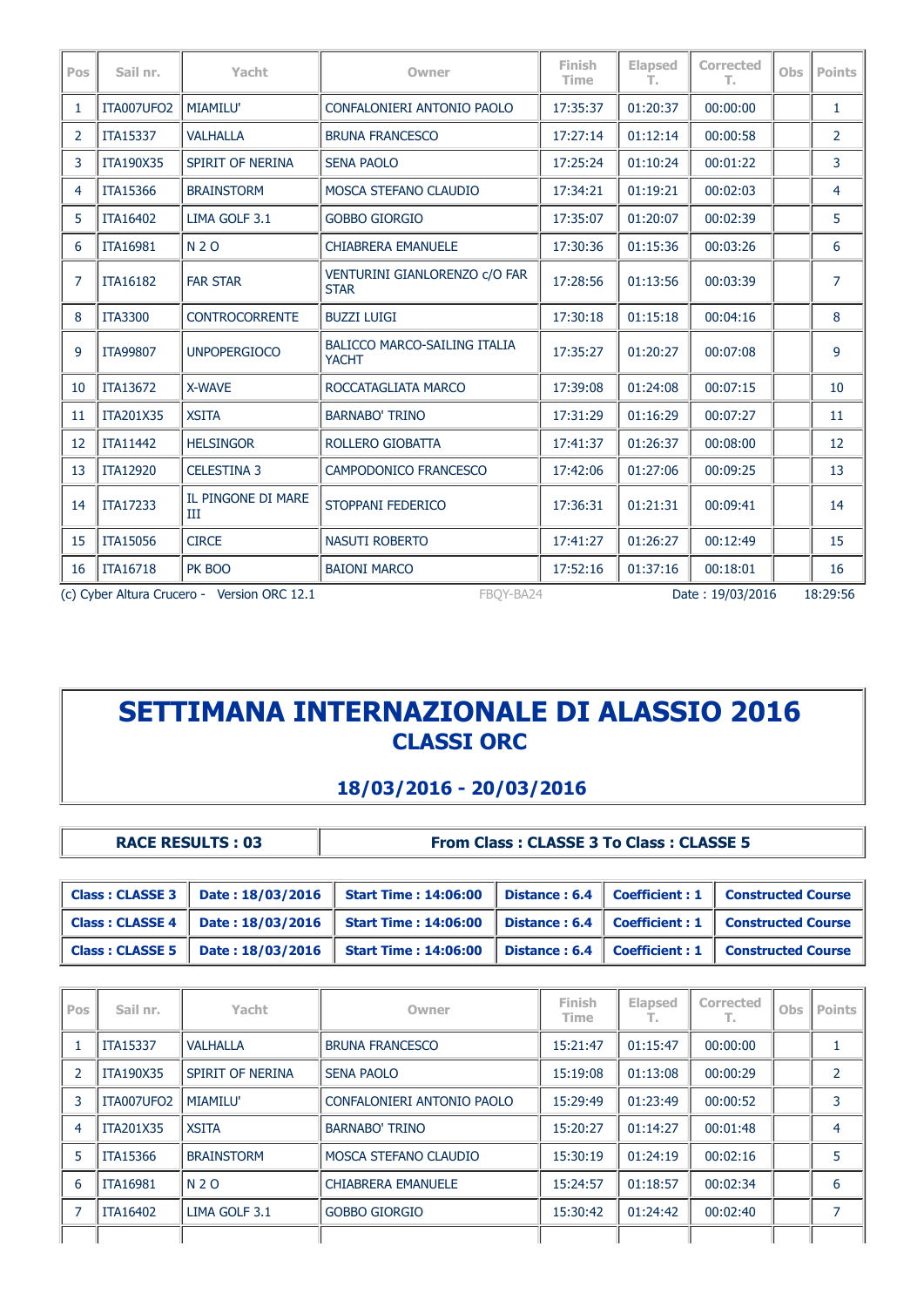| 8  | <b>ITA16182</b>                                                                          | <b>FAR STAR</b>         | VENTURINI GIANLORENZO C/O FAR<br><b>STAR</b>        | 15:23:01 | 01:17:01 | 00:02:58 | 8  |
|----|------------------------------------------------------------------------------------------|-------------------------|-----------------------------------------------------|----------|----------|----------|----|
| 9  | <b>ITA3300</b>                                                                           | <b>CONTROCORRENTE</b>   | <b>BUZZI LUIGI</b>                                  | 15:23:54 | 01:17:54 | 00:03:05 | 9  |
| 10 | <b>ITA12920</b>                                                                          | <b>CELESTINA 3</b>      | CAMPODONICO FRANCESCO                               | 15:31:20 | 01:25:20 | 00:04:10 | 10 |
| 11 | <b>ITA11442</b>                                                                          | <b>HELSINGOR</b>        | ROLLERO GIOBATTA                                    | 15:33:30 | 01:27:30 | 00:05:11 | 11 |
| 12 | ITA17233                                                                                 | IL PINGONE DI MARE<br>Ш | STOPPANI FEDERICO                                   | 15:26:55 | 01:20:55 | 00:05:26 | 12 |
| 13 | <b>ITA99807</b>                                                                          | <b>UNPOPERGIOCO</b>     | <b>BALICCO MARCO-SAILING ITALIA</b><br><b>YACHT</b> | 15:28:42 | 01:22:42 | 00:05:36 | 13 |
| 14 | <b>ITA13672</b>                                                                          | X-WAVE                  | ROCCATAGLIATA MARCO                                 | 15:32:26 | 01:26:26 | 00:05:41 | 14 |
| 15 | <b>ITA15056</b>                                                                          | <b>CIRCE</b>            | NASUTI ROBERTO                                      | 15:29:21 | 01:23:21 | 00:06:14 | 15 |
| 16 | <b>ITA16718</b>                                                                          | PK BOO                  | <b>BAIONI MARCO</b>                                 | 15:49:33 | 01:43:33 | 00:19:38 | 16 |
|    | (c) Cyber Altura Crucero - Version ORC 12.1<br>Date: 19/03/2016<br>FBOY-BA24<br>16:24:27 |                         |                                                     |          |          |          |    |

### **18/03/2016 - 20/03/2016**

| <b>RACE RESULTS: 02</b> |  |
|-------------------------|--|

**From Class : CLASSE 3 To Class : CLASSE 5** 

|  | $\mid$ Class : CLASSE 3 $\mid$ Date : 18/03/2016 $\mid$ Start Time : 14:27:00 $\mid$ Distance : 6.46 $\mid$ Coefficient : 1 $\mid$ Constructed Course |  |                                                      |
|--|-------------------------------------------------------------------------------------------------------------------------------------------------------|--|------------------------------------------------------|
|  | Class : CLASSE 4   Date : 18/03/2016   Start Time : 14:27:00   Distance : 6.46   Coefficient : 1   Constructed Course                                 |  |                                                      |
|  | Class : CLASSE 5    Date : 18/03/2016    Start Time : 14:27:00                                                                                        |  | Distance: 6.46   Coefficient: 1   Constructed Course |

| Pos            | Sail nr.         | Yacht                   | Owner                                               | Finish<br><b>Time</b> | <b>Elapsed</b><br>т. | Corrected<br>Т., | Obs | <b>Points</b>         |
|----------------|------------------|-------------------------|-----------------------------------------------------|-----------------------|----------------------|------------------|-----|-----------------------|
| 1              | ITA007UFO2       | <b>MIAMILU'</b>         | CONFALONIERI ANTONIO PAOLO                          | 15:48:48              | 01:21:48             | 00:00:00         |     | 1                     |
| $\overline{2}$ | <b>ITA15366</b>  | <b>BRAINSTORM</b>       | MOSCA STEFANO CLAUDIO                               | 15:48:27              | 01:21:27             | 00:02:13         |     | $\mathbf{2}^{\prime}$ |
| 3              | <b>ITA16402</b>  | LIMA GOLF 3.1           | <b>GOBBO GIORGIO</b>                                | 15:49:21              | 01:22:21             | 00:02:58         |     | 3                     |
| 4              | <b>ITA15337</b>  | <b>VALHALLA</b>         | <b>BRUNA FRANCESCO</b>                              | 15:43:47              | 01:16:47             | 00:03:10         |     | 4                     |
| 5              | <b>ITA16981</b>  | <b>N2O</b>              | <b>CHIABRERA EMANUELE</b>                           | 15:44:48              | 01:17:48             | 00:03:51         |     | 5                     |
| 6              | <b>ITA190X35</b> | SPIRIT OF NERINA        | <b>SENA PAOLO</b>                                   | 15:41:27              | 01:14:27             | 00:04:01         |     | 6                     |
| $\overline{7}$ | <b>ITA17233</b>  | IL PINGONE DI MARE<br>Ш | STOPPANI FEDERICO                                   | 15:44:58              | 01:17:58             | 00:04:51         |     | $\overline{7}$        |
| 8              | <b>ITA3300</b>   | <b>CONTROCORRENTE</b>   | <b>BUZZI LUIGI</b>                                  | 15:45:11              | 01:18:11             | 00:05:36         |     | 8                     |
| 9              | <b>ITA99807</b>  | <b>UNPOPERGIOCO</b>     | BALICCO MARCO-SAILING ITALIA<br><b>YACHT</b>        | 15:47:30              | 01:20:30             | 00:05:45         |     | 9                     |
| 10             | <b>ITA12920</b>  | <b>CELESTINA 3</b>      | CAMPODONICO FRANCESCO                               | 15:51:53              | 01:24:53             | 00:05:58         |     | 10                    |
| 11             | <b>ITA13672</b>  | <b>X-WAVE</b>           | ROCCATAGLIATA MARCO                                 | 15:51:46              | 01:24:46             | 00:06:23         |     | 11.5                  |
| 11             | <b>ITA16182</b>  | <b>FAR STAR</b>         | <b>VENTURINI GIANLORENZO C/O FAR</b><br><b>STAR</b> | 15:45:14              | 01:18:14             | 00:06:23         |     | 11.5                  |
| 13             | <b>ITA201X35</b> | <b>XSITA</b>            | <b>BARNABO' TRINO</b>                               | 15:44:38              | 01:17:38             | 00:07:12         |     | 13                    |
| 14             | <b>ITA15056</b>  | <b>CIRCE</b>            | <b>NASUTI ROBERTO</b>                               | 15:53:39              | 01:26:39             | 00:11:35         |     | 14                    |
| 15             | <b>ITA16718</b>  | PK BOO                  | <b>BAIONI MARCO</b>                                 | 16:17:26              | 01:50:26             | 00:27:36         |     | 15                    |
|                |                  |                         |                                                     |                       |                      |                  |     |                       |